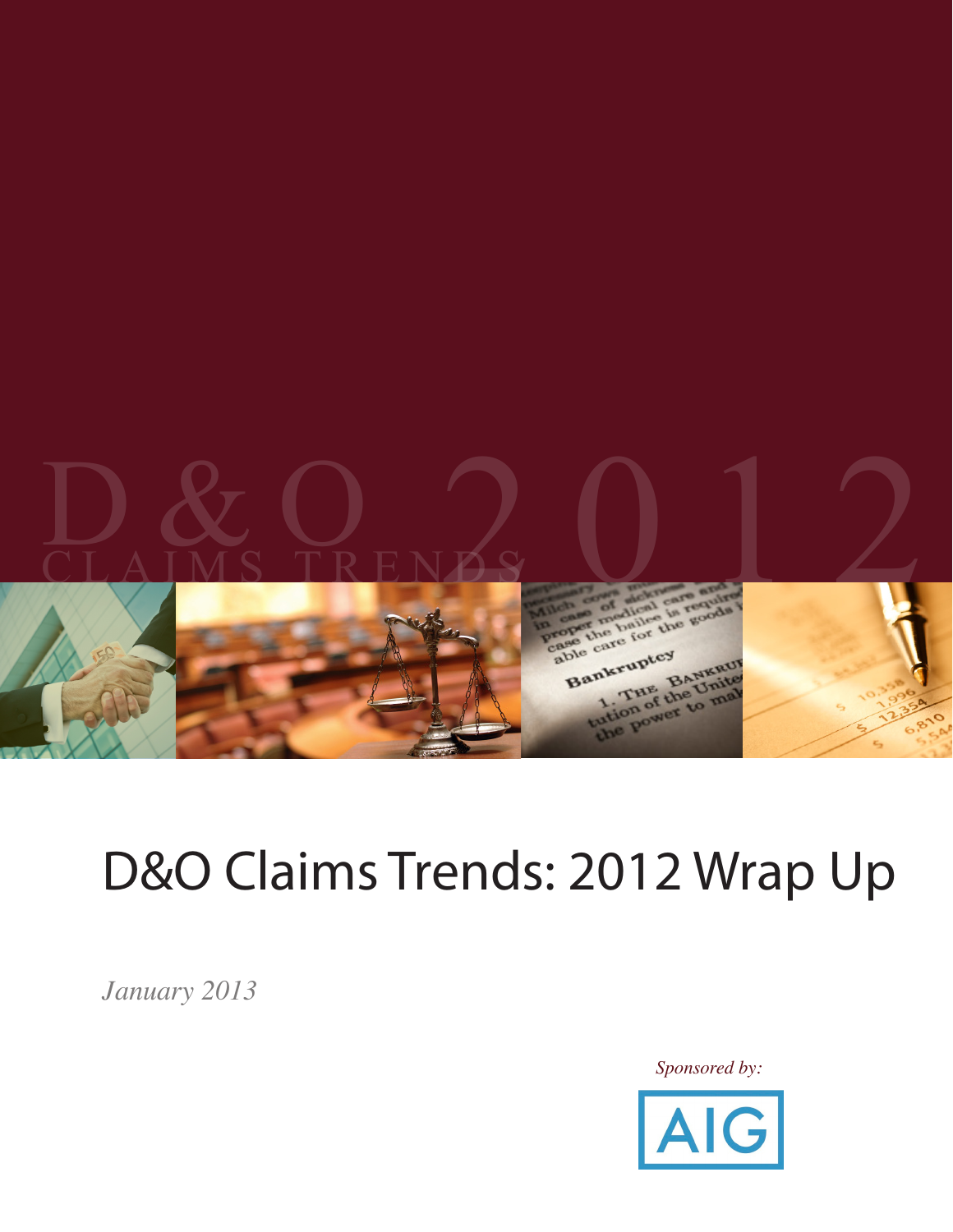# D&O Claims Trends: 2012 Wrap Up

#### **Executive summary**

New securities and business litigation filings and enforcement actions were down in 2012 as compared to 2011, although, in the aggregate, they were still elevated compared to prior years. The decrease in new events was evident in all major categories of suits and enforcement actions, including securities class action suits, securities fraud suits filed by regulators and state breach of fiduciary duty suits. In two important categories, securities class action suits and breach of fiduciary duty suits, new filings not only were below 2011 counts, but also were lower than 2010.

Not only was the number of new events lower, the number of settlements also fell. For securities class action suits and breach of fiduciary duty suits, the decreasing number of settlements was a continuation of a longer-term trend. Settlement values, however, tended to be higher. The average securities class action settlement, for example, jumped nearly 50 percent as compared to 2011.

This report also contains a special section on Foreign Corrupt Practice Act (FCPA) enforcement. The surge in enforcement activity of the prior several years let up in 2012, though the decrease in new enforcement actions is likely a short term phenomenon. While D&O policies typically provide only limited coverage for FCPA claims, insurers should be concerned about follow-on litigation that would likely trigger coverage under a D&O policy. Presently, between 20 percent and 30 percent of formal FCPA investigations spark a related shareholder derivative suit.



**Exhibit 1: Suits and Enforcement Actions**

#### **Summary of findings**

Of the various types of lawsuits and enforcement actions tracked by Advisen that could trigger coverage under a D&O policy, almost all saw a decrease in new activity in 2012. In the aggregate, new events fell 21 percent, from 2,043 events in 2011 to 1,616 in 2012. Nonetheless, the number of new events exceeded every other year prior to 2011. (Exhibit 1)

The largest drop occurred in breach of fiduciary duty suits, which saw the number of new filings fall 31 percent between 2011 and 2012. As defined by Advisen, this type of suit is usually filed in state courts, and typically alleges a breach of fiduciary duties by a

company's directors. Many of these suits are so-called merger objection suits, which are filed in the wake of an announcement of a merger or acquisition.

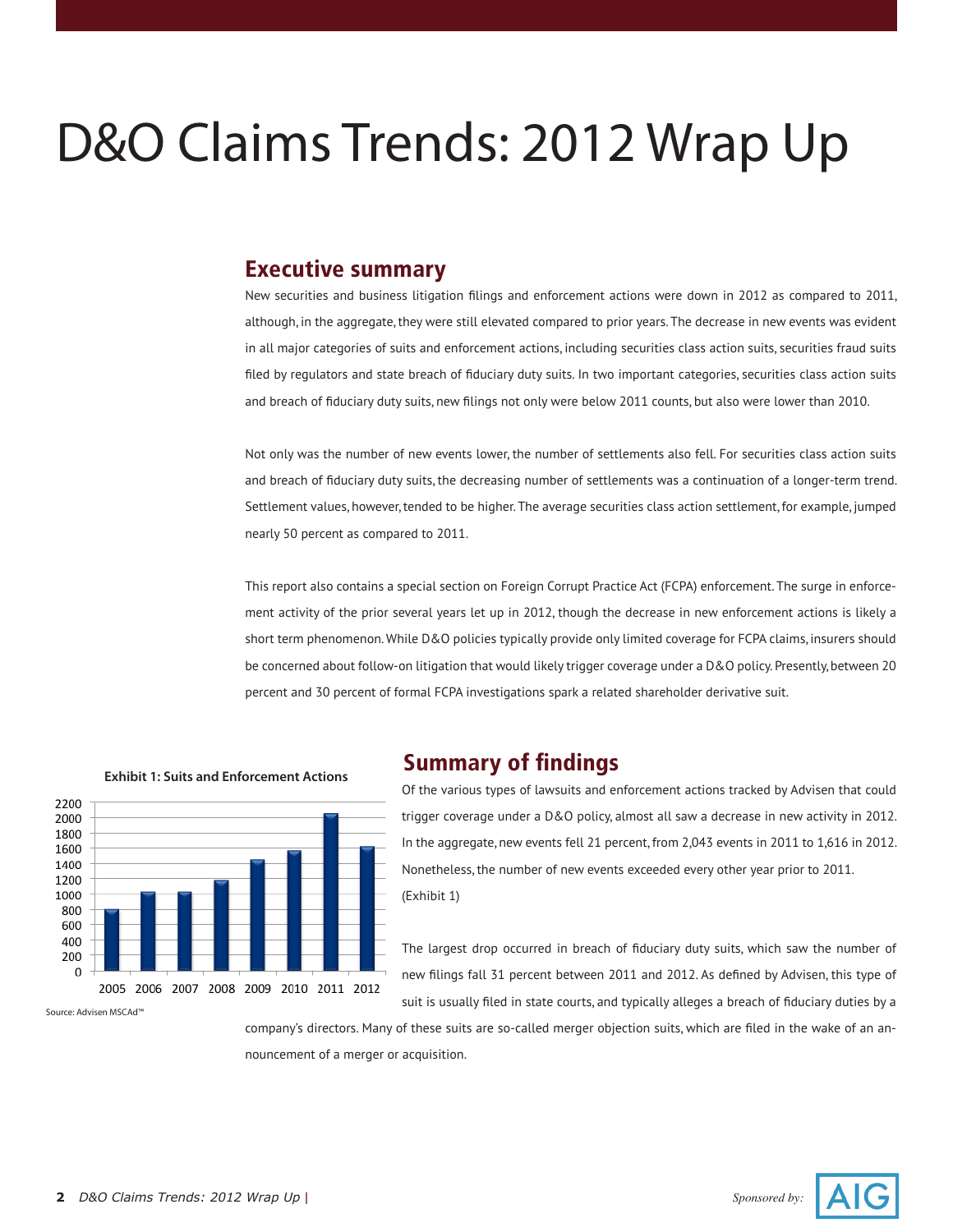*As a percentage of total of D&O-related events tracked by Advisen, securities class action suits have decreased materially in recent years.*

Foreign Corrupt Practice Act (FCPA) actions fell by 30 percent. As will be discussed in a later section, this decrease is most likely due to a temporary realignment of Department of Justice (DOJ) resources, and not an indication that enforcement of the law is waning. New securities class action filings dropped 21 percent. Securities fraud suits, which as defined by Advisen principally are securities-related actions brought by regulators and law enforcement agencies, fell nearly 17 percent. Shareholder derivative suits fell by about 10 percent.

Although the number of events was materially below elevated 2011 levels, the total nonetheless was above 2010 and prior levels. This was due largely to increases in securities fraud and shareholder derivative suit filings as compared to 2010 and prior. Breach of fiduciary duty suits and securities class action suits were below 2010 counts, with both down about 5 percent as compared to 2010.



**Exhibit 2: 2012 Events by Type**

For the fourth quarter alone, the number of new breach of fiduciary duty filings just barely trailed security fraud filings, representing 31 percent and 32 percent of total events respectively. However, for the entire year, at 45 percent of the total, securities fraud suits by far represented the largest number of new events. Breach of fiduciary duty suits accounted for nearly 22 percent of the year's total, and shareholder derivate suits were about 19 percent of the total. Securities class action suits represented about 11 percent of total new events, which was unchanged from 2012. (Exhibit 2) As a percentage of total of D&O-related events tracked by Advisen, securities class action suits have decreased materially in recent years.

About a quarter of new events in 2012 involved companies in the financial services sector and their directors and officers. This was down from 33 percent in 2011. While subprime and credit crisis litigation is not yet dead, the declining number of new events in the financial services sector represents a winding down of subprime and credit crisis-related activity. Technology was the second most active sector, with 14 percent of events, followed by healthcare with 13 percent.

The average settlement for all types of suits was \$21.2 million in 2012, up from \$16.4 million the prior year. The increase was due in large measure to a sharp increase in the average securities class action suit settlement: \$51.8 million in 2012 as compared to \$34.9 million in 2011. "Settlement" includes, in addition to final approved settlements, proposed and tentative settlements, plus jury awards.

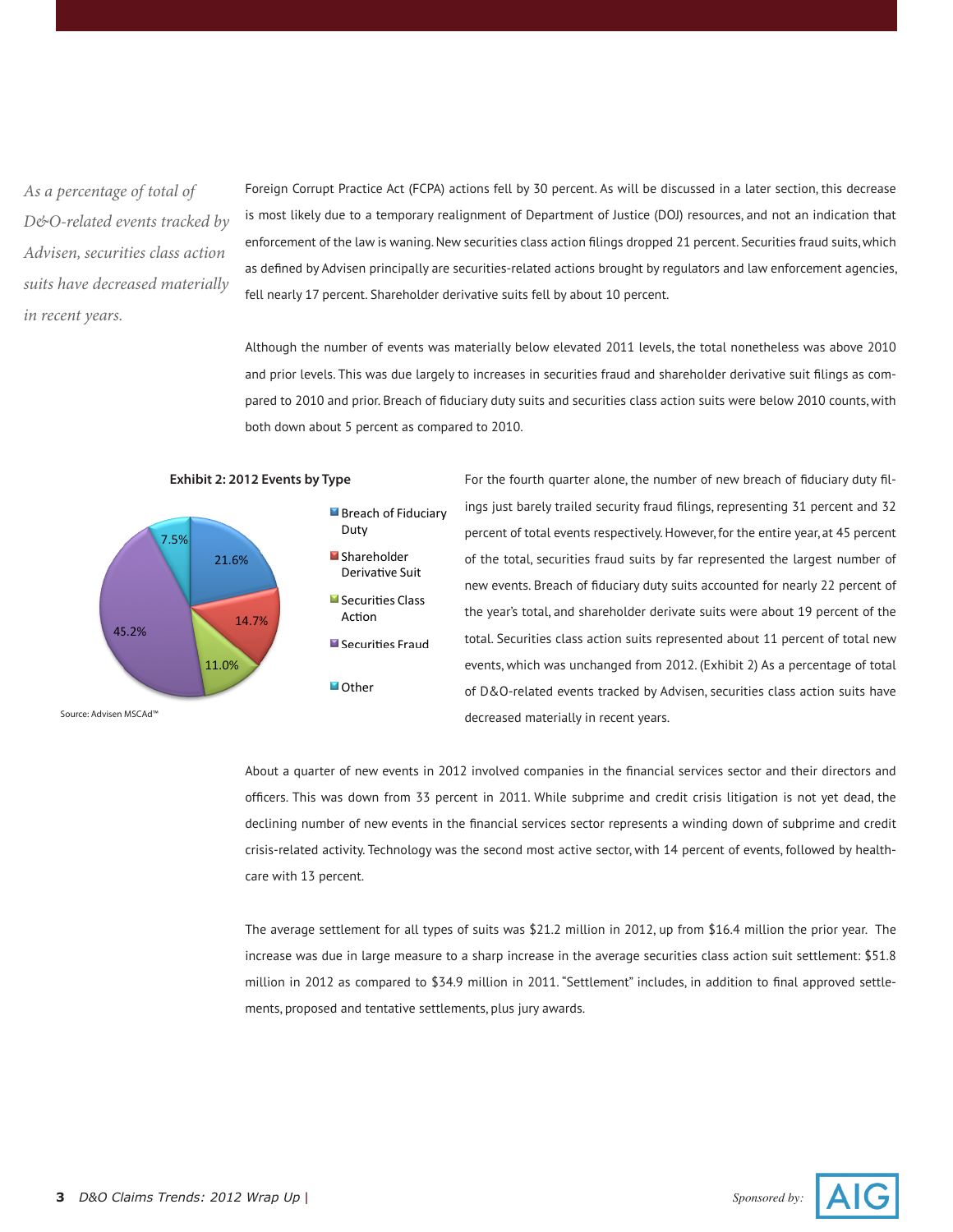*The significant drop in new events in 2012 should be seen in the context of longer term trends.*

**Securities suits defined.** The purpose of this report is to examine all sources of securities-related suits that impact the underwriting and placement of management liability insurance other than ERISA liability suits. In addition to securities class action suits, this report encompasses a much broader set of suits, including securities fraud, breach of fiduciary duties, derivative actions, collective actions and Ponzi scheme cases.

Several analytic firms publish tallies of securities class action suits filed, but rarely do these tallies agree. In addition to the broad array of securities suits other than securities class actions that Advisen covers, another difference is the way events are counted. In some cases, multiple companies (and their respective directors and officers) are named in the same complaint. Advisen counts each company for which securities violations are alleged in a single complaint as a separate suit. Advisen also includes in its tally securities suits that are filed in state courts. If suits are filed in multiple jurisdictions, Advisen treats each as a separate suit.

The specific definition of each type of suit can vary as well, resulting in different lawsuit tallies. Advisen defines the major types of suits in this report as follows:

- **• Securities Class Action:** suits alleging violations of federal securities laws, principally the Securities Act of 1933 and the Securities Exchange Act of 1934, filed by a private party on behalf of a class of persons injured by alleged violations.
- **• Securities Fraud:** suits filed by regulators or law enforcement agencies charging violations of securities fraud laws. Also included are cases brought by private parties alleging violations of securities laws that are not styled as class actions, and where more specific securities law violations are not made.
- **• Breach of Fiduciary Duties:** suits alleging breach of fiduciary duties owed under the federal securities laws, primarily 15 USC Sec. 80a-35, or direct claims of breach related to securities and products whose sale or transfer is covered by securities laws. This includes merger, privatization or other transactions that involve public companies.
- **• Derivative Action:** cases against directors and officers brought by shareholders on behalf of the company.

#### **New events**

The significant drop in new events in 2012 should be seen in the context of longer term trends. While the number of events was lower in 2012 than in 2011, 2011 was an unusually active year, especially for securities fraud suits and shareholder derivative suits. The 2012 counts were more in line with prevailing trends since 2007. Nonetheless, it is unusual to see an across-the-board decrease in lawsuits. More typically, plaintiff firms reallocate resources to different types of litigation to respond to changing conditions. If that indeed is what is happening, those resources are being allocated outside the realm of D&O-related litigation.

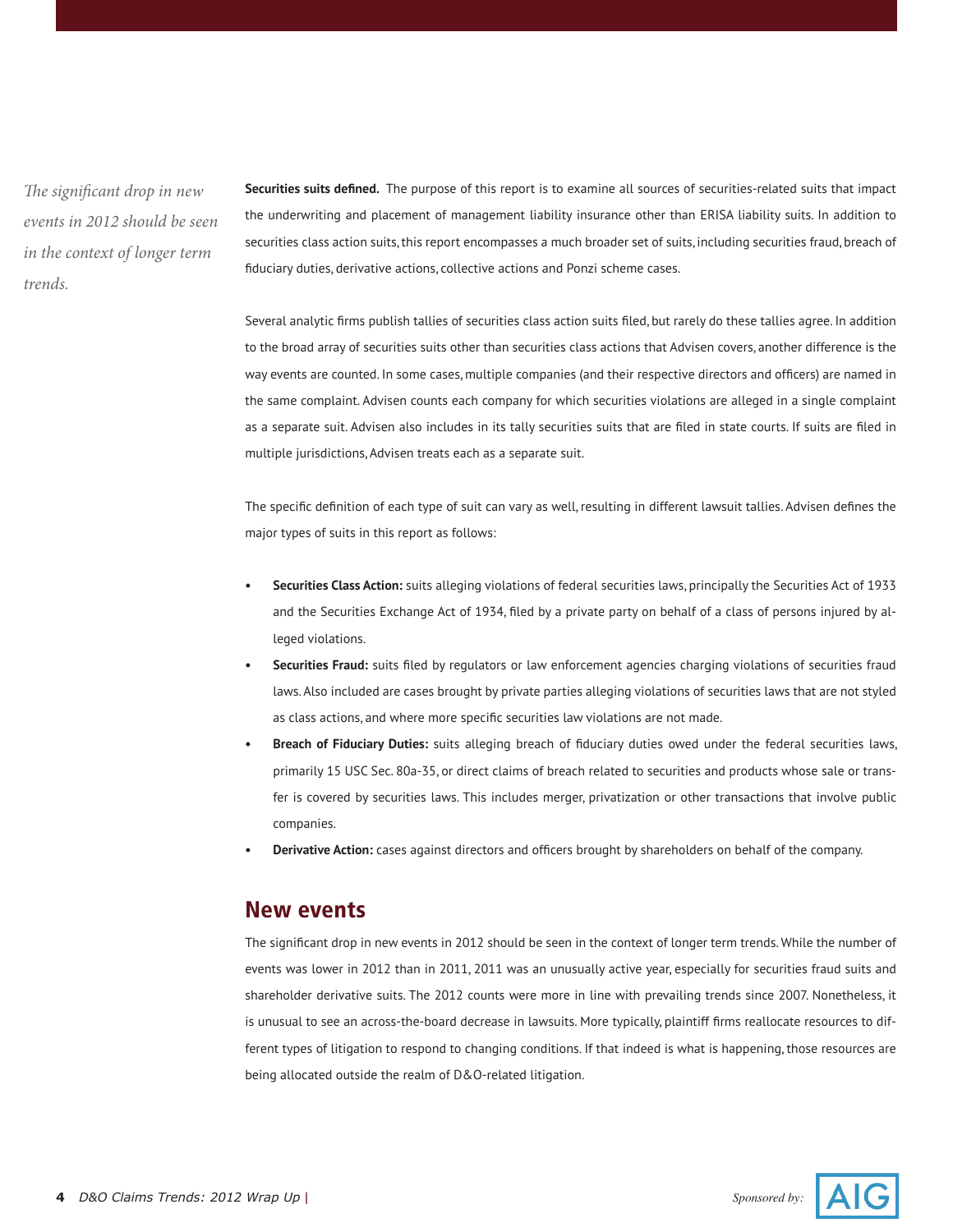*The increase in breach of fiduciary duty filings over the past several years has been driven significantly by a surge in merger objection suits.* 

# *By type of event*

As previously observed, securities fraud suits accounted for 45 percent of the total new D&O-related events during 2012. This was slightly above 2011, when securities fraud suits represented 43 percent of the total. During the course of 2012, however, both the absolute number of securities fraud suits, and the percentage of total they represented, fell quarter-by-quarter. The first quarter saw 258 new securities fraud suits, which was more than half of the total of all events, but the fourth quarter saw only 79 new suits, representing 32 percent of the total.

The decline in the number of securities fraud suits is due in part to a change of emphasis in SEC enforcement in 2012. While the total number of enforcement actions was virtually unchanged between 2011 and 2012, Financial Fraud/ Issuer Disclosure actions fell 11 percent. With the probable confirmation of Mary Jo White as the new head of the SEC, it seems likely that the number of actions in this category will increase in 2013 and beyond.

Prior to the credit crisis, securities class action suits represented about a quarter of the D&O-related events tracked by Advisen. Since 2007, growth in the number of other types of suits has caused securities class actions to steadily decline as a percentage of all events, from 22 percent in 2007 to about 11 percent in both 2011 and 2012. In comparison, breach of fiduciary duty suits grew from 11 percent to 22 percent of total events over the same period.

The number of securities class action filings in 2012 was sharply lower than in 2011 (though dead even in terms of percentage of total events). It was also about 5 percent lower than the number of filings in 2010, and significantly below the historical average. The downward trend in securities class action filings has been the topic of much and discussion and speculation among analysts. Over a short time horizon, the decrease is attributable to fewer suits involving Chinese firms and the winding down of credit crisis suits. The longer term trend towards fewer securities class action suits likely reflects a change in emphasis by plaintiffs' firms, due in part to a string of Supreme Court decisions favoring defendants, but also perhaps attributable to a shift in focus towards other types of suits can be resolved quickly in more favorable state jurisdictions at a far lower cost to the law firm. However, another event such as the meltdown of the subprime market undoubtedly would open a floodgate of new filings.

The increase in breach of fiduciary duty filings over the past several years has been driven significantly by a surge in merger objection suits. These suits usually are filed shortly following the announcement of a proposed merger or acquisition by shareholders of the company to be acquired. Typically they demand more favorable terms, such as more bidders or a more transparent auction process. Merger objection filings maintained a strong growth trend despite fluctuations in M&A activities through 2011. It has been suggested, including by some judges presiding over these cases, that the increase in filings has been driven more by plaintiff's attorneys seeking new sources of fee revenue than by the economics of mergers and acquisitions. After experiencing strong and steady growth in new filings be-

#### **Exhibit 3: Merger Objection Suits**



tween 2006 and 2011, the number of new merger objection filings decreased materially in 2012, falling 24 percent as compared to the all-time high in 2011. (Exhibit 3) The decline in merger objection suits may be in part a function of a decrease in M&A activity – global mergers and acquisitions fell about 10 percent in 2012, according to Bloomberg.1 However, lower deal volume does not fully explain the large

2001 2002 2003 2004 2005 2006 2007 2008 2009 2010 2011 2012 Source: Advisen MSCAd™

decrease in suits.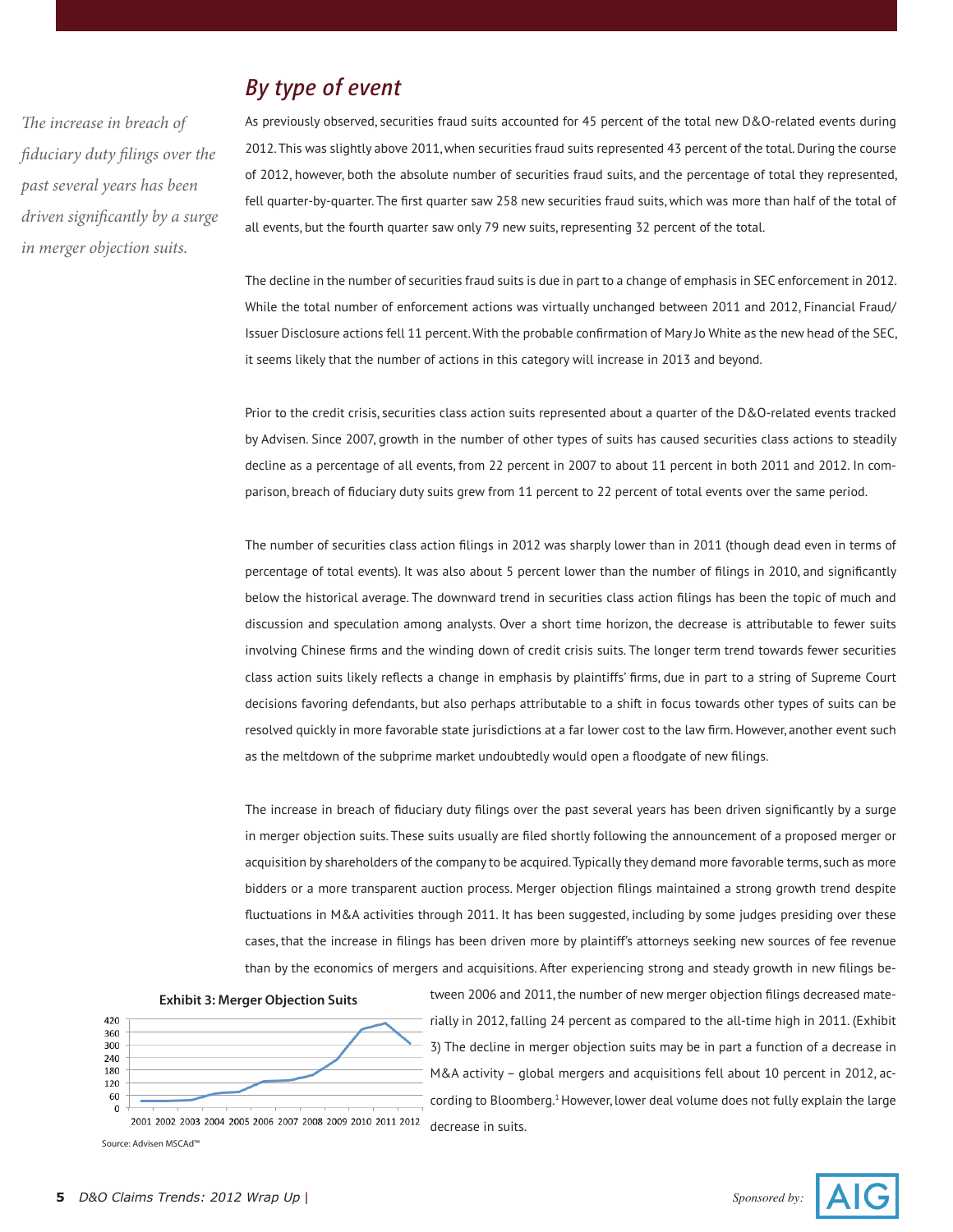## *By industry group*

Financial firms continued to dominate new filings, as they have since the beginning of the credit crisis. About 28 percent of new filings in 2012 named companies in the financial services sector and their directors and officers. While far-and-away the largest industry group for new filings, this number was down from 33 percent in 2011. In large measure, this is an outcome of the continuing wind down of subprime and credit crisis activity.

Historically, filings involving financial firms and those involving technology firms are negatively correlated: as the number of suits naming financial firms increase, the number naming technology firms decrease, and vice versa. That trend appears to be holding. Over the three-year period 2010-2012, suits involving financial firms have fallen from 36 percent of the total to 28 percent, while suits involving IT firms have grown from 9 percent to 14 percent of the total.

Suits related to companies in the healthcare sector represented 13 percent of total new events in 2012, up from 9 percent in 2011. The consumer discretionary and the industrials industries both represented about 12 percent of new events in 2012 – largely unchanged from 2011. (Exhibit 4)

### *Non-U.S. companies*

As compared to the United States, securities litigation in Europe, Asia and Latin America is less frequently a matter of public record, making it difficult to get as complete a picture of litigation activity. Typically only the largest cases attract media attention, and non-U.S. companies are far less likely to provide details of litigation in their public disclosures. In spite of these limitations on data collection, it is nonetheless clear that litigation activity has become increasingly common in recent years in courts outside the Unites States. Among the common triggers for D&O claims in non-U.S. courts are bankruptcy and regulatory enforcement actions.

Between 2005 and 2009, events involving non-US companies, filed both in the U.S. and elsewhere, accounted for about 11 percent of total events on average. In 2010 the number increases to 13 percent, growing again to 14 percent in 2011. The number dropped to 12 percent in 2012. (Exhibit 4)



Source: Advisen MSCAd™

*Financial firms continued to dominate new filings, as they have since the beginning of the credit crisis. About 28 percent of new filings in 2012 named companies in the financial services sector and their directors and officers.* 

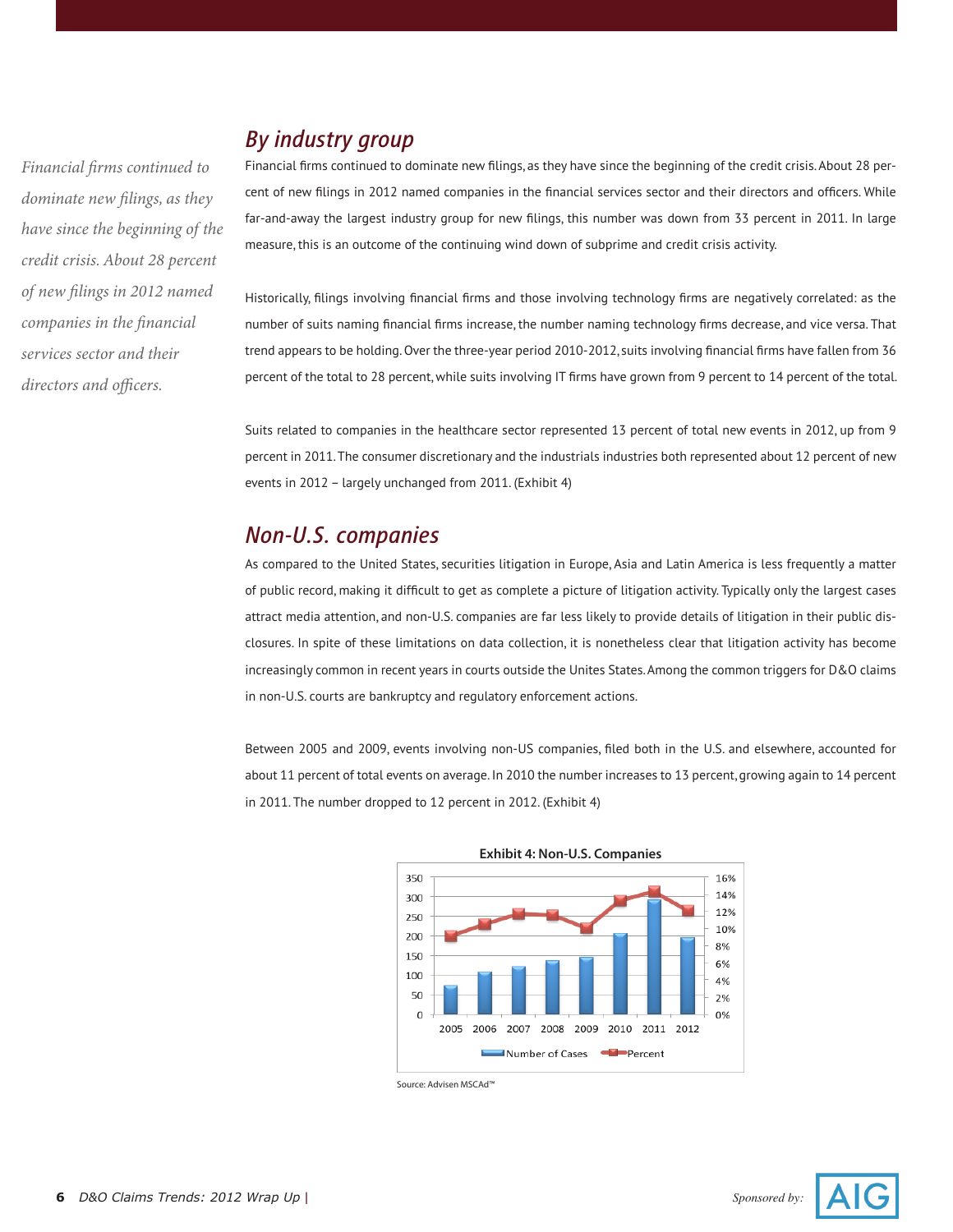### **Settlements and awards**

*Securities class action suits continue to represent an increasingly smaller percentage of D&O-related suits filed, but they remain the most significant source of large losses.* 

Securities class action suits continue to represent an increasingly smaller percentage of D&O-related suits filed, but they remain the most significant source of large losses. Including proposed and tentative settlements, the average securities class action settlement was \$51.8 million for the year, up from \$34.9 million the prior year. This compares to \$19.4 million for breach of fiduciary duty suits and \$8.4 million for securities fraud suits. Shareholder derivative suits often make no demands for monetary damages, and the average for the 41 suits settled during the year was \$4.9 million.

While the average securities class action settlement was up, the number of settlements has been trending downward. There were 84 securities class action settlements in 2012 as compared to 94 in 2011 and 114 in 2010. Breach of fiduciary duty suits shows a similar trend. The number of securities fraud settlements also was down in 2012 as compared to 2011, but the longer term trend is less clear.

The largest settlement of the year was a \$2.4 billion tentative settlement by Bank of America concerning its acquisition of Merrill Lynch, which Advisen classifies as a proxies and solicitations violations case. Shareholders accused the bank of providing false and misleading statements about the financial health of Merrill Lynch. Bank of America denied the allegations, but said it agreed to settle in order to put the case behind it. This also was the largest settlement yet of a subprime/credit crisis case.

Securities class action suits typically have been heavily represented among the largest settlements in any given year. In 2012, they represented two of the top five settlements: ongoing AIG litigation was finally resolved when a \$725 million payment to shareholders was approved, and Citigroup agreed to pay shareholders \$590 million in a subprime mortgage-related case. Shareholders accused Citigroup of failing to take timely writedowns on collateralized debt obligations, many of which were backed by subprime mortgages. The third largest settlement of the year, classified by Advisen as a Ponzi scheme case, concerned Private Equity Management Group, LLC and Private Equity Management Group, Inc. The \$704 million judgment was comprised of \$631 million in disgorgement and \$73 million in prejudgment interest. The SEC had accused Danny Pang, who controlled the two entities, of defrauding investors out of hundreds of millions of dollars. The fifth largest settlement of the year was a proposed settlement of a suit brought by the SEC against BP p.l.c. The SEC charged BP with misleading investors by significantly understating the flow rate of oil while its Deepwater Horizon oil rig was gushing into the Gulf of Mexico.

The largest breach of fiduciary duty settlement involved RBS Holdings N.V. (formerly ABN AMRO N.V.) concerning the takeover of the Dutch activities of the former Fortis Group by the Dutch state. The settlement calls for a one-time payment by ABN Ambro of €400 million (\$503 million). The largest breach of fiduciary duty settlement involving a private sector defendant was a class action suit concerning The Bank of New York Mellon Corporation, which tentatively settled for \$280 million. The settlement resolves litigation concerning the investment of securities lending collateral in Sigma Finance Inc., the operator of a structured investment vehicle that collapsed in September 2008.

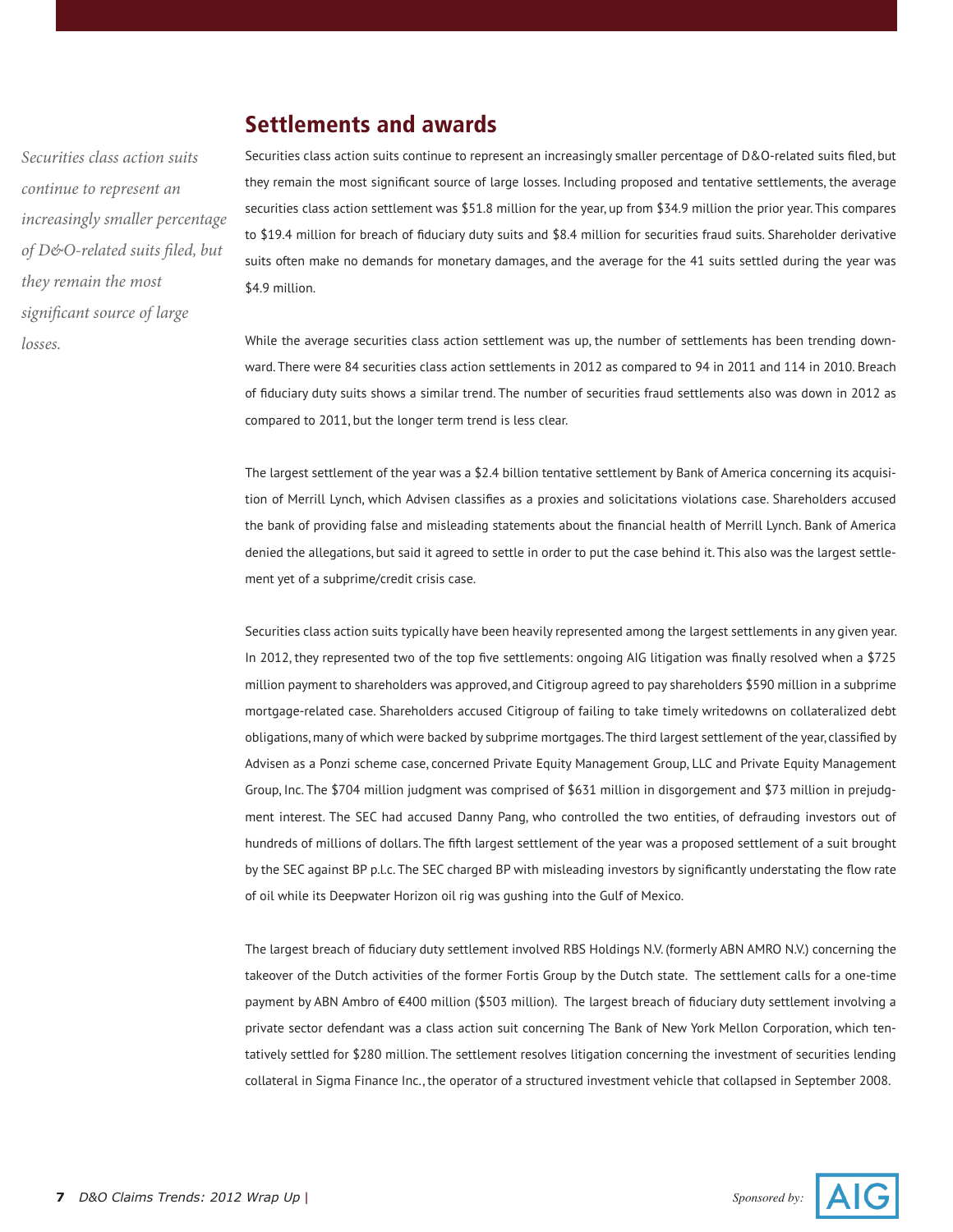It should be noted that D&O recoveries often are not a matter of public record, so the impact of these and other large cases on the D&O market is not readily apparent from public sources. In many cases, especially those involving fines, penalties, or disgorgement, recoveries are not available under most D&O policies, though defense costs and some costs related to investigations may be covered.

### **Special report: FCPA and related violations**

*According to Advisen's MSCAd™ large loss database, the number of prosecutions jumped sharply in 2007 and peaked in 2010.* 

Companies conducting business in foreign countries increasingly are targeted for violations of the Foreign Corrupt Practices Act (FCPA), which prohibits payments to foreign officials to obtain or retain business. Prosecutions have skyrocketed since 2007. In a PwC survey of private company executives, 76 percent said that corruption is a key risk of venturing into emerging and fast-growing markets.<sup>2</sup>

The FCPA is enforced jointly by the SEC and the DOJ. The number of DOJ prosecutors devoted to working on FCPA cases has approximately doubled since 2009. In 2010, the SEC's Enforcement Division created a specialized unit to further enhance its enforcement of the FCPA. Since 2009, the DOJ's FCPA Unit has entered into nine of the top ten resolutions in the history of the act. These and other resolutions since 2009 have resulted in over \$2 billion in fines.

The FCPA has two primary focuses: the anti-bribery provisions and the books and records requirements. Most major enforcement actions involve allegations of unlawful payments to public officials, but violations of books and records requirements also are prosecuted under the FCPA, and can carry significant fines and penalties.

Criminal violations of the anti-bribery provision of the FCPA can result in a corporate fine of up to \$2 million per violation. Individuals may be fined up to \$100,000 per violation in addition to imprisonment for up to 5 years. Willful violations of the books and records provision can result in a criminal fine of up to \$25 million for a company and up to \$5 million for an individual, plus imprisonment for up to 20 years. The SEC also can seek disgorgement of profits obtained as a result of improper payments under the Act.

According to Advisen's MSCAd™ large loss database, the number of prosecutions jumped sharply in 2007 and peaked in 2010. Activity fell off a bit in 2012, but many observers believe that is only a short-term lull. Law firm Gibson Dunn attributes the downtick in new prosecutions, among other reasons, to the vast quantity of government resources that were devoted to the comprehensive FCPA Resource Guide released in November, 2012.<sup>3</sup>

#### *D&O coverage*

Insurance may be available for some FCPA claims, but it is often limited, and almost never covers fines and penalties. Some investigation and defense costs, however, may be covered. Coverage usually is limited to individuals. Entity coverage for public companies typically is available only with respect to a "securities claim," which is most often defined in D&O policies to exclude payment for an FCPA violation.4

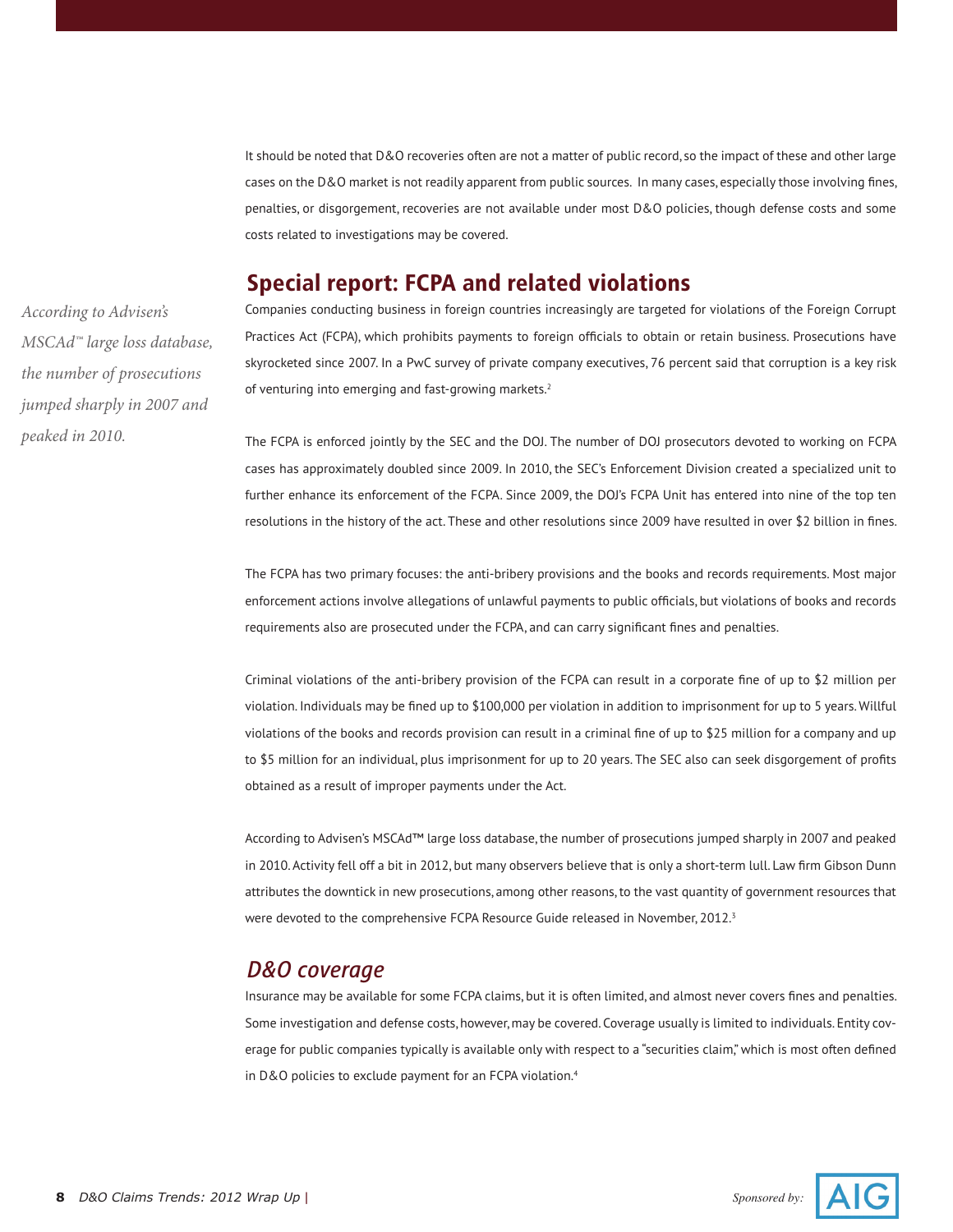Historically, most D&O policies did not cover internal company investigations and informal investigations by regulators and law enforcement agencies. Courts, however, were divided as to whether formal SEC and DOJ investigations were covered.<sup>5</sup> Some policies now specifically afford coverage for regulatory investigations, though coverage may be limited to formal investigations triggered by a subpoena or a Wells notice issued by the SEC. A few carriers now offer policies specifically intended to cover FCPA investigations.

Although fines, penalties and disgorgement typically are not covered, insurance protection nonetheless can be a material issue for many companies. FCPA investigation costs can exceed \$100 million for a large company. Weatherford International, in its most recent 10-K, reported that it had "incurred \$123 million for legal and professional fees in connection with complying with and conducting these on-going investigations" concerning alleged FCPA violations and allegations that the company did business with terrorist-friendly countries that are under U.S. trade sanctions. The expenses associated with alleged FCPA violations also can include costly internal investigations. Wal Mart reportedly spent nearly \$100 million on an internal FCPA review over a 9 month period.<sup>6</sup>

#### *Follow-on litigation*

While D&O coverage for FCPA-related costs may be limited, coverage is broadly available for suits that frequently are filed in the wake of the announcement of an FCPA investigation.



Once it is known that a company is being investigated for possible FCPA violations, shareholders may bring a derivative action alleging that the directors and officers breached their duties by failing to implement effective internal controls to prevent and detect FCPA violations, or for turning a blind eye toward illegal payments. There were 13 derivative actions related to FCPA investigations filed in 2010, 9 in 2011 and 10 in 2012. Thus far, there is no clear trend as to what percentage of FCPA investigations will result in follow-on shareholder derivative suits, though the most recent years suggest that derivative actions are likely in 20 to 30 percent of investigations. (Exhibit 5)

*While D&O coverage for FCPA-related costs may be limited, coverage is broadly available for suits that frequently are filed in the wake of the announcement of an FCPA investigation.*

Often, FCPA investigations do not result in a parallel securities class action since FCPA disclosures do not necessarily cause a decline in a company's stock price. Nonetheless, these suits do occur on occasion and the exposure should not be ignored. Avon, for example, was sued by shareholders claiming to have been misled about the size and scope of potential FCPA violations.7

New SEC and DOJ Guidance highlights potential FCPA successor liability for companies that merge with or acquire another company. This could lead to an increase in M&A shareholder suits focused on FCPA violations. The DOJ and SEC Guidance urges companies to conduct pre-acquisition due diligence to uncover possible violations. Directors and officers may be held liable for breaching their fiduciary duties if they fail to conduct adequate pre-acquisition due diligence and thereby fail to uncover, remediate or disclose FCPA violations by the acquisition target.